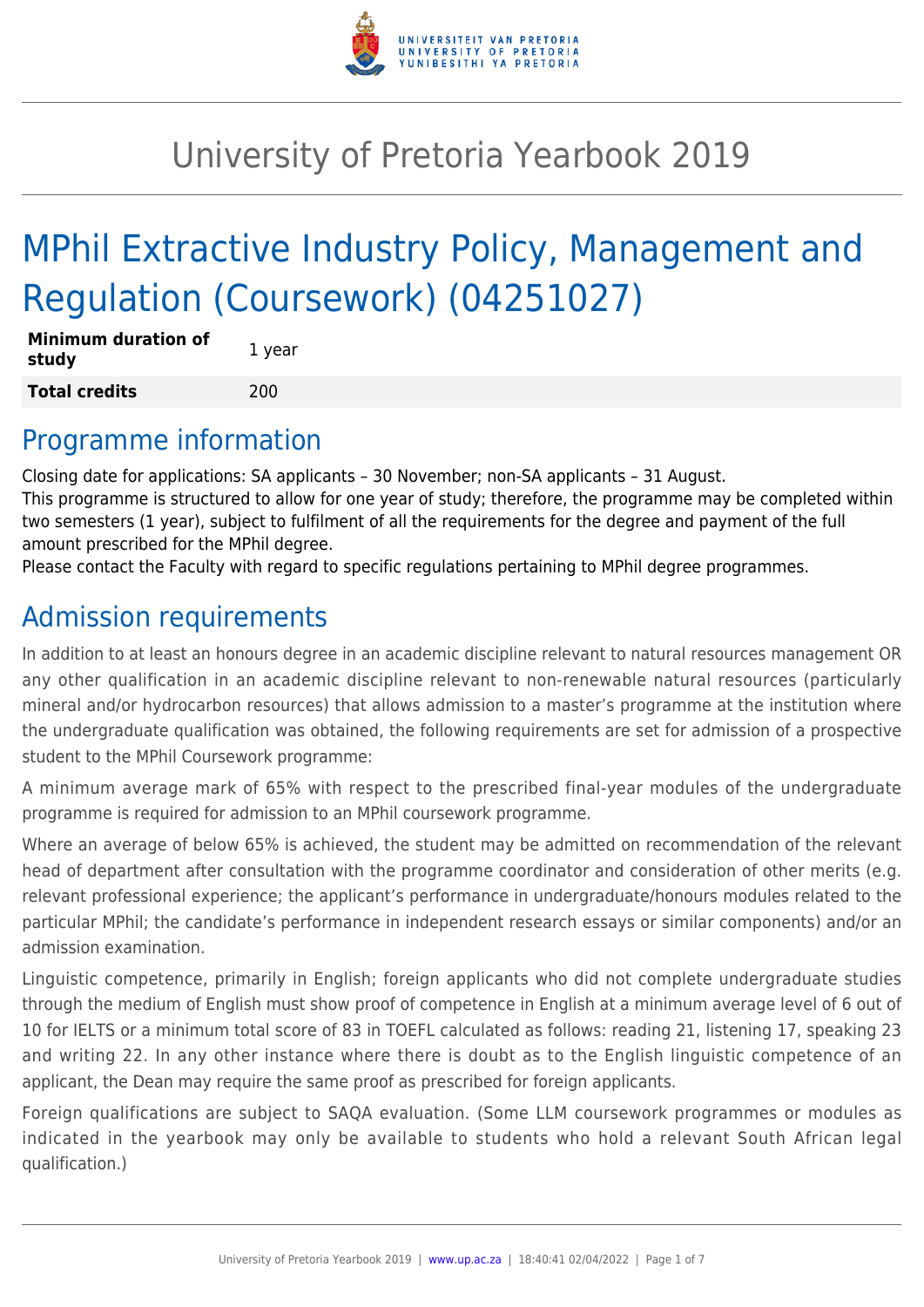

Even though a student may comply with the above requirements, the Dean may, on the recommendation of the head of department presenting a specific degree or module, refuse to accept a prospective student for any MPhil programme if such a student's performance in the chosen modules or field of study during undergraduate study was not satisfactory. Alternatively, the Dean could set additional requirements with a view to admission.

An admission examination may also be required in respect of a particular programme or module.

# Other programme-specific information

This is a selection-based programme and only selected applicants will be admitted to the programme. The mini-dissertation must comprise 13 000 to 15 000 words – including footnotes but excluding the table of contents and the bibliography. (The methodology and content of the mini-dissertation should reflect a multidisciplinary perspective on extractive industry policy, management and regulation.) Any request for an extension of the period for the submission of the mini-dissertation may only be granted by the Dean on recommendation of the Postgraduate Committee.

# Research information

The relevant head of department must recommend a supervisor and title for a mini-dissertation and these must be approved by the Postgraduate Committee. The mini-dissertation must be assessed and finalised as set out in the Faculty Board-approved LLM Policy Document. Mini-dissertations, where required, must be submitted in the format determined by the supervisor and approved by the Postgraduate Committee. The supervisor may likewise and subject to the approval of the Postgraduate Committee determine the research topic and the scope of the proposed research.

# Pass with distinction

For the degree to be awarded with distinction a student must obtain an average of at least 75% for all the coursework modules together, as well as a minimum of 75% for the mini-dissertation. The modules must have been written for the first time.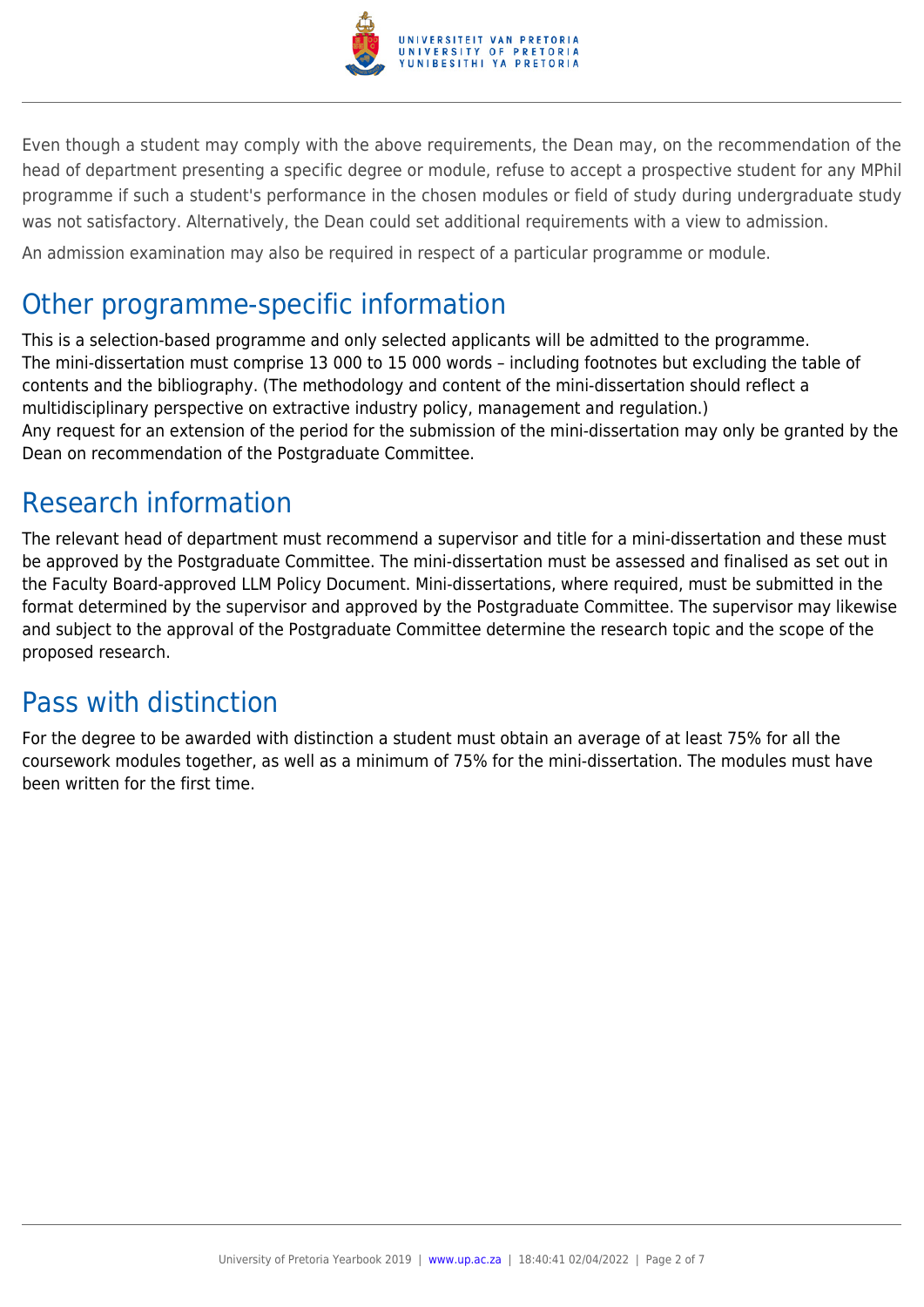

# Curriculum: Year 1

**Minimum credits: 200**

# **Core modules**

## **Rights to and regulation of natural resources 801 (EIL 801)**

| <b>Module credits</b>         | 30.00                          |
|-------------------------------|--------------------------------|
| <b>Prerequisites</b>          | No prerequisites.              |
| <b>Language of tuition</b>    | Module is presented in English |
| <b>Department</b>             | <b>Public Law</b>              |
| <b>Period of presentation</b> | Semester 1                     |

### **Module content**

The objective of this module is to equip students with a thorough understanding of the legal and policy aspects of natural resources and the regulation of natural resources and industries to extract natural resources. Topics include:(a) Industry background such as the extractive industry value chain and the role of extractive industries in national, regional and global economies, basic extractive industry business and project feasibility metrics, typical national public policy priorities, the differences between the mining and oil and gas industries, gas industry specifics, the various downstream industries (smelters, refineries and petrochemical and energy industries and policy issues pertaining to renewable energy and unconventional extraction methods such as hydraulic fracturing ("fracking"); (b) Natural resource and extractive industry policy concepts and regulatory options; (c) Ownership of mineral rights dispensations (state versus private ownership of mineral rights), the legal position of the owner of the land and the owner of the products of extraction; (d) The advantages and disadvantages of the main granting methodologies applied by host governments including concessions, production sharing agreements, participation agreements, services agreements and hybrid methods; (e) Typical conditions to obtain, renew or transfer exploration or extraction rights and the veracity of the public policy basis of such requirements; (f) Agreements and transactions to transfer rights to prospect and/or to extract; (g) Constitutional and administrative law aspects of relevance in dealing with extractive industry legislation and regulation including the legality of administrative processes governed by an Act such as the MPRD Act and related regulation, the right of third parties to be heard in applications by resource companies under the MPRD Act and the constitutionality of the conversion of "old order mineral rights" to "new order mineral rights".

# **Sustainability aspects of extractive industries 802 (EIL 802)**

| <b>Module credits</b>         | 30.00                          |
|-------------------------------|--------------------------------|
| <b>Prerequisites</b>          | No prerequisites.              |
| Language of tuition           | Module is presented in English |
| <b>Department</b>             | Public Law                     |
| <b>Period of presentation</b> | Semester 1 or Semester 2       |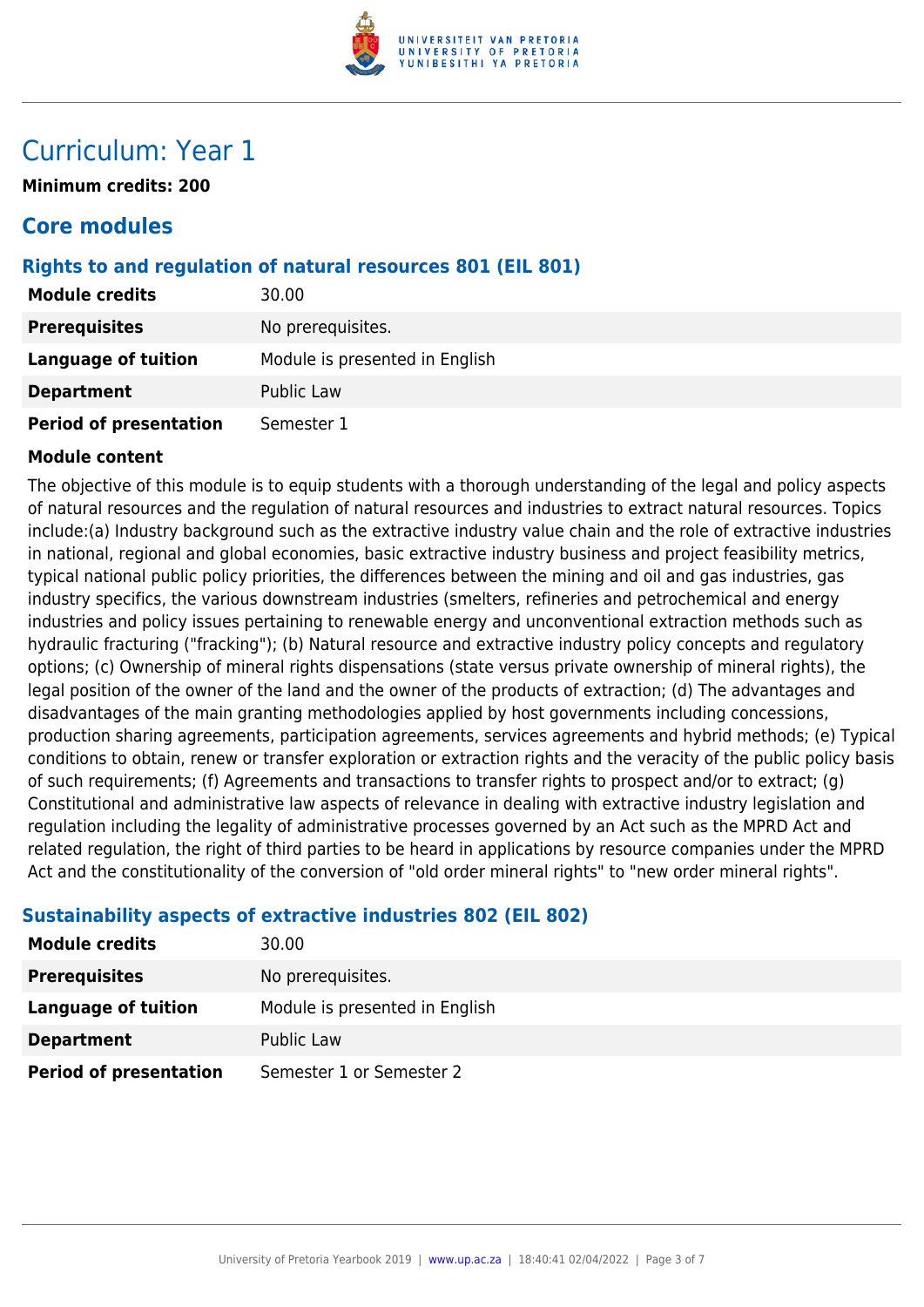

### **Module content**

The objective of this module is to equip students with a thorough understanding of the sustainability aspects of extractive industries. Topics include: (a) A general introduction to sustainability, sustainable development, corporate social responsibility, good governance as it pertains to governments and good corporate governance; (b) International, regional and national instruments related to sustainability aspects of extractive industries such as the protection of human rights, forced labour, inappropriate security practices, "conflict minerals" and "blood diamonds" (including the Kimberley Process Certification Scheme and the US Dodd-Frank Act and SEC disclosure requirements); the Extractive Industry Transparency Initiative (EITI) and the UN Global Compact; [US Dodd-Frank Act; (c) Safety, health and environmental (SHE) aspects of extractive industries including emerging issues such as climate change and personal criminal liability of directors and officers for SHE contraventions; (d) Corporate governance and company law developments of relevance to sustainability including the King 3 Code and similar Codes internationally, Responsible Investment Codes, the role of Social and Ethics Committees as required by the Companies Act 2008, sustainability indexes of the stock exchanges such as the JSE SRI Index and the Dow Jones Sustainability Index, public reporting on sustainability and international reporting guidelines such as the Global Reporting Initiative

# **The South Africa Mineral and Petroleum Resources Development Act 803 (EIL 803)**

| <b>Module credits</b>         | 30.00                          |
|-------------------------------|--------------------------------|
| <b>Prerequisites</b>          | No prerequisites.              |
| Language of tuition           | Module is presented in English |
| <b>Department</b>             | Public Law                     |
| <b>Period of presentation</b> | Semester 1 or Semester 2       |

### **Module content**

The objective of this module is to equip students with a thorough understanding of conceptual and practical aspects of the South African Mineral and Resources Development Act and related jurisprudence.

# **Socio-economic development and management of non-renewable natural resources 812 (EIL 812)**

| <b>Module credits</b>         | 30.00                          |
|-------------------------------|--------------------------------|
| <b>Contact time</b>           | 30 contact hours per semester  |
| Language of tuition           | Module is presented in English |
| <b>Department</b>             | Public Law                     |
| <b>Period of presentation</b> | Semester 2                     |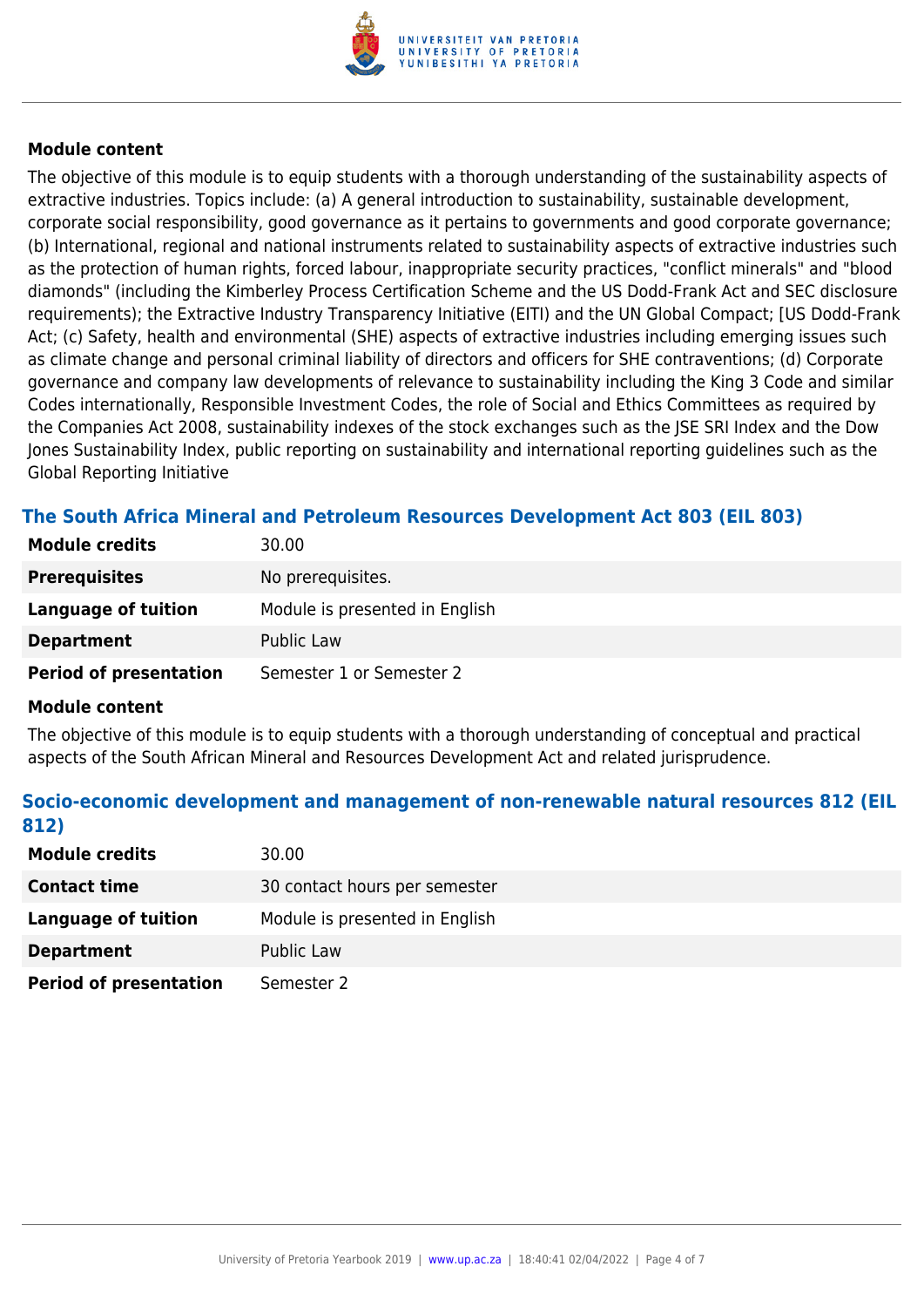

### **Module content**

The aim of this module is to equip students, without a formal legal background, a thorough understanding of the various socio-economic aspects and challenges related to the sustainable development and management of mineral and hydrocarbon resources. The topics covered include:

- a. Historical, philosophical and foundational aspects of non-renewable natural resource development and regulation, with particular reference to development in an African context.
- b. Basic concepts relating to the sustainable use and development of mineral, oil and gas resources, in general, and with specific reference to sustainable development, economic viability of resource deposits, project operationalisation requirements, good governance in private and public sectors, regulatory burden and policy development.
- c. The specific interface between responsible resource development and foreign direct investment.

# **Mini-dissertation 800 (MND 800)**

| <b>Module credits</b>         | 100.00                         |
|-------------------------------|--------------------------------|
| <b>Prerequisites</b>          | RHP 801 and RHP 803            |
| Language of tuition           | Module is presented in English |
| <b>Department</b>             | Law Deans Office               |
| <b>Period of presentation</b> | Year                           |

#### **Module content**

(a) The student must submit a research proposal during his/her first year of registration for the LLM degree to the supervisor prior to commencing with the writing of the mini-dissertation.

(b) A mini-dissertation (MND 800) of 13 000 to 15 000 words inclusive of footnotes but excluding the list of contents and the bibliography, is required. The mini-dissertation must be submitted to the supervisor not later than August of the second year of registration for the LLM programme. The mini-dissertation must deal with the subject content of one of the modules or a combination of the modules registered for by the student for his/her LLM degree. Any request for an extension of the period for submission of the mini-dissertation may only be granted by the Dean on recommendation of the LLM Committee

# **Research methodology for human rights 801 (NRM 801)**

| <b>Module credits</b>         | 5.00                           |
|-------------------------------|--------------------------------|
| <b>Prerequisites</b>          | No prerequisites.              |
| <b>Contact time</b>           | 2 lectures per week            |
| Language of tuition           | Module is presented in English |
| <b>Department</b>             | Centre for Human Rights        |
| <b>Period of presentation</b> | Semester 1                     |

### **Module content**

In this module, the focus is on aspects of human rights research, fact finding, advocacy and education.

# **Research methodology 801 (RHP 801)**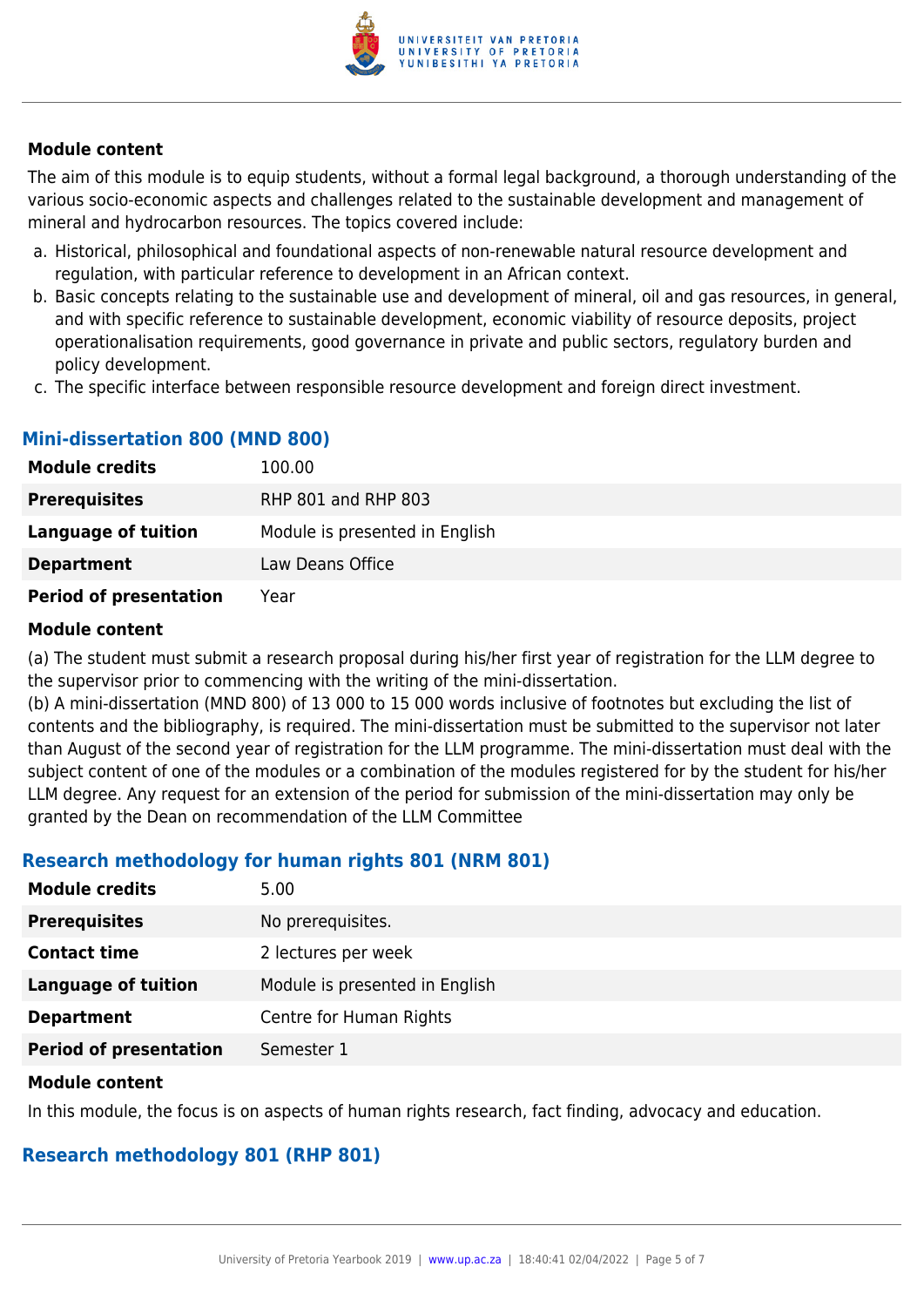

| <b>Module credits</b>         | 5.00                           |
|-------------------------------|--------------------------------|
| <b>Prerequisites</b>          | No prerequisites.              |
| <b>Contact time</b>           | 8 seminars or block sessions   |
| Language of tuition           | Module is presented in English |
| <b>Department</b>             | Law Deans Office               |
| <b>Period of presentation</b> | Semester 1 or Semester 2       |

#### **Module content**

- (a) Planning and organising a research project
- (b) Drafting a research proposal: Hypotheses and research question
- (c) Theory in research and methodological approaches to legal research
- (d) Language
- (e) Citation and ethics of citation
- (f) Drafting of chapters and presentation

### **Research proposal 803 (RHP 803)**

| <b>Module credits</b>         | 5.00                           |
|-------------------------------|--------------------------------|
| <b>Prerequisites</b>          | No prerequisites.              |
| Language of tuition           | Module is presented in English |
| <b>Department</b>             | Law Deans Office               |
| <b>Period of presentation</b> | Year                           |

#### **Module content**

Development and presentation of a research proposal. (A research proposal must be submitted to the supervisor and accepted in the first semester of the second year of study before the student will be allowed to register for the mini-dissertation.)